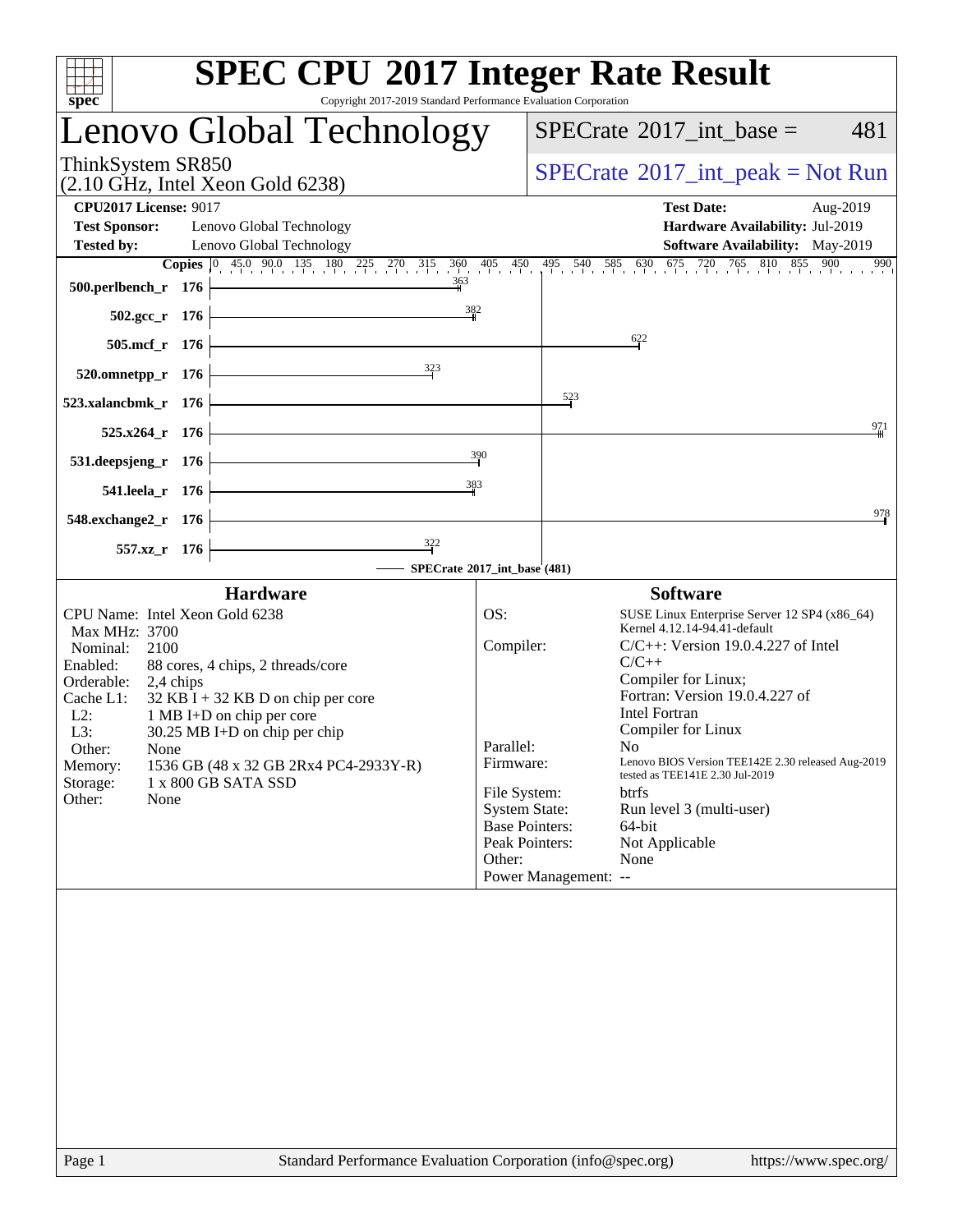

#### **[SPEC CPU](http://www.spec.org/auto/cpu2017/Docs/result-fields.html#SPECCPU2017IntegerRateResult)[2017 Integer Rate Result](http://www.spec.org/auto/cpu2017/Docs/result-fields.html#SPECCPU2017IntegerRateResult)** Copyright 2017-2019 Standard Performance Evaluation Corporation

# Lenovo Global Technology

### [SPECrate](http://www.spec.org/auto/cpu2017/Docs/result-fields.html#SPECrate2017intbase)<sup>®</sup>2017 int base =  $481$

(2.10 GHz, Intel Xeon Gold 6238)

ThinkSystem SR850<br>  $SPECTR_{10}$  [SPECrate](http://www.spec.org/auto/cpu2017/Docs/result-fields.html#SPECrate2017intpeak)®[2017\\_int\\_peak = N](http://www.spec.org/auto/cpu2017/Docs/result-fields.html#SPECrate2017intpeak)ot Run

**[Test Sponsor:](http://www.spec.org/auto/cpu2017/Docs/result-fields.html#TestSponsor)** Lenovo Global Technology **[Hardware Availability:](http://www.spec.org/auto/cpu2017/Docs/result-fields.html#HardwareAvailability)** Jul-2019

**[CPU2017 License:](http://www.spec.org/auto/cpu2017/Docs/result-fields.html#CPU2017License)** 9017 **[Test Date:](http://www.spec.org/auto/cpu2017/Docs/result-fields.html#TestDate)** Aug-2019 **[Tested by:](http://www.spec.org/auto/cpu2017/Docs/result-fields.html#Testedby)** Lenovo Global Technology **[Software Availability:](http://www.spec.org/auto/cpu2017/Docs/result-fields.html#SoftwareAvailability)** May-2019

### **[Results Table](http://www.spec.org/auto/cpu2017/Docs/result-fields.html#ResultsTable)**

|                                   | <b>Base</b>   |                |                |                |       |                | <b>Peak</b> |               |                |              |                |              |                |              |
|-----------------------------------|---------------|----------------|----------------|----------------|-------|----------------|-------------|---------------|----------------|--------------|----------------|--------------|----------------|--------------|
| <b>Benchmark</b>                  | <b>Copies</b> | <b>Seconds</b> | Ratio          | <b>Seconds</b> | Ratio | <b>Seconds</b> | Ratio       | <b>Copies</b> | <b>Seconds</b> | <b>Ratio</b> | <b>Seconds</b> | <b>Ratio</b> | <b>Seconds</b> | <b>Ratio</b> |
| 500.perlbench_r                   | 176           | 779            | 360            | 771            | 363   | 771            | 363         |               |                |              |                |              |                |              |
| $502.\text{gcc}$ <sub>r</sub>     | 176           | 649            | 384            | 655            | 380   | 653            | 382         |               |                |              |                |              |                |              |
| $505$ .mcf r                      | 176           | 457            | 622            | 457            | 623   | 457            | 622         |               |                |              |                |              |                |              |
| 520.omnetpp_r                     | 176           | 716            | 323            | 716            | 323   | 716            | 322         |               |                |              |                |              |                |              |
| 523.xalancbmk_r                   | 176           | 355            | 523            | 355            | 524   | 356            | 522         |               |                |              |                |              |                |              |
| 525.x264 r                        | 176           | 317            | 971            | 316            | 976   | 318            | 969         |               |                |              |                |              |                |              |
| $531.$ deepsjeng $_r$             | 176           | 517            | 390            | 517            | 390   | 519            | 389         |               |                |              |                |              |                |              |
| 541.leela r                       | 176           | 761            | 383            | 761            | 383   | 766            | 380         |               |                |              |                |              |                |              |
| 548.exchange2_r                   | 176           | 471            | 978            | 471            | 978   | 471            | 980         |               |                |              |                |              |                |              |
| 557.xz r                          | 176           | 591            | 322            | 590            | 322   | 590            | 322         |               |                |              |                |              |                |              |
| $SPECrate^{\circ}2017$ int base = |               |                | 481            |                |       |                |             |               |                |              |                |              |                |              |
| $SPECrate^{\circ}2017$ int peak = |               |                | <b>Not Run</b> |                |       |                |             |               |                |              |                |              |                |              |

Results appear in the [order in which they were run](http://www.spec.org/auto/cpu2017/Docs/result-fields.html#RunOrder). Bold underlined text [indicates a median measurement](http://www.spec.org/auto/cpu2017/Docs/result-fields.html#Median).

#### **[Submit Notes](http://www.spec.org/auto/cpu2017/Docs/result-fields.html#SubmitNotes)**

 The numactl mechanism was used to bind copies to processors. The config file option 'submit' was used to generate numactl commands to bind each copy to a specific processor. For details, please see the config file.

### **[Operating System Notes](http://www.spec.org/auto/cpu2017/Docs/result-fields.html#OperatingSystemNotes)**

Stack size set to unlimited using "ulimit -s unlimited"

#### **[General Notes](http://www.spec.org/auto/cpu2017/Docs/result-fields.html#GeneralNotes)**

Environment variables set by runcpu before the start of the run: LD\_LIBRARY\_PATH = "/home/cpu2017-1.0.5-ic19.0u4/lib/intel64"

 Binaries compiled on a system with 1x Intel Core i9-799X CPU + 32GB RAM memory using Redhat Enterprise Linux 7.5 Transparent Huge Pages enabled by default Prior to runcpu invocation Filesystem page cache synced and cleared with: sync; echo 3> /proc/sys/vm/drop\_caches runcpu command invoked through numactl i.e.: numactl --interleave=all runcpu <etc> NA: The test sponsor attests, as of date of publication, that CVE-2017-5754 (Meltdown) is mitigated in the system as tested and documented. Yes: The test sponsor attests, as of date of publication, that CVE-2017-5753 (Spectre variant 1) is mitigated in the system as tested and documented. Yes: The test sponsor attests, as of date of publication, that CVE-2017-5715 (Spectre variant 2)

**(Continued on next page)**

| Page 2<br>Standard Performance Evaluation Corporation (info@spec.org)<br>https://www.spec.org/ |
|------------------------------------------------------------------------------------------------|
|------------------------------------------------------------------------------------------------|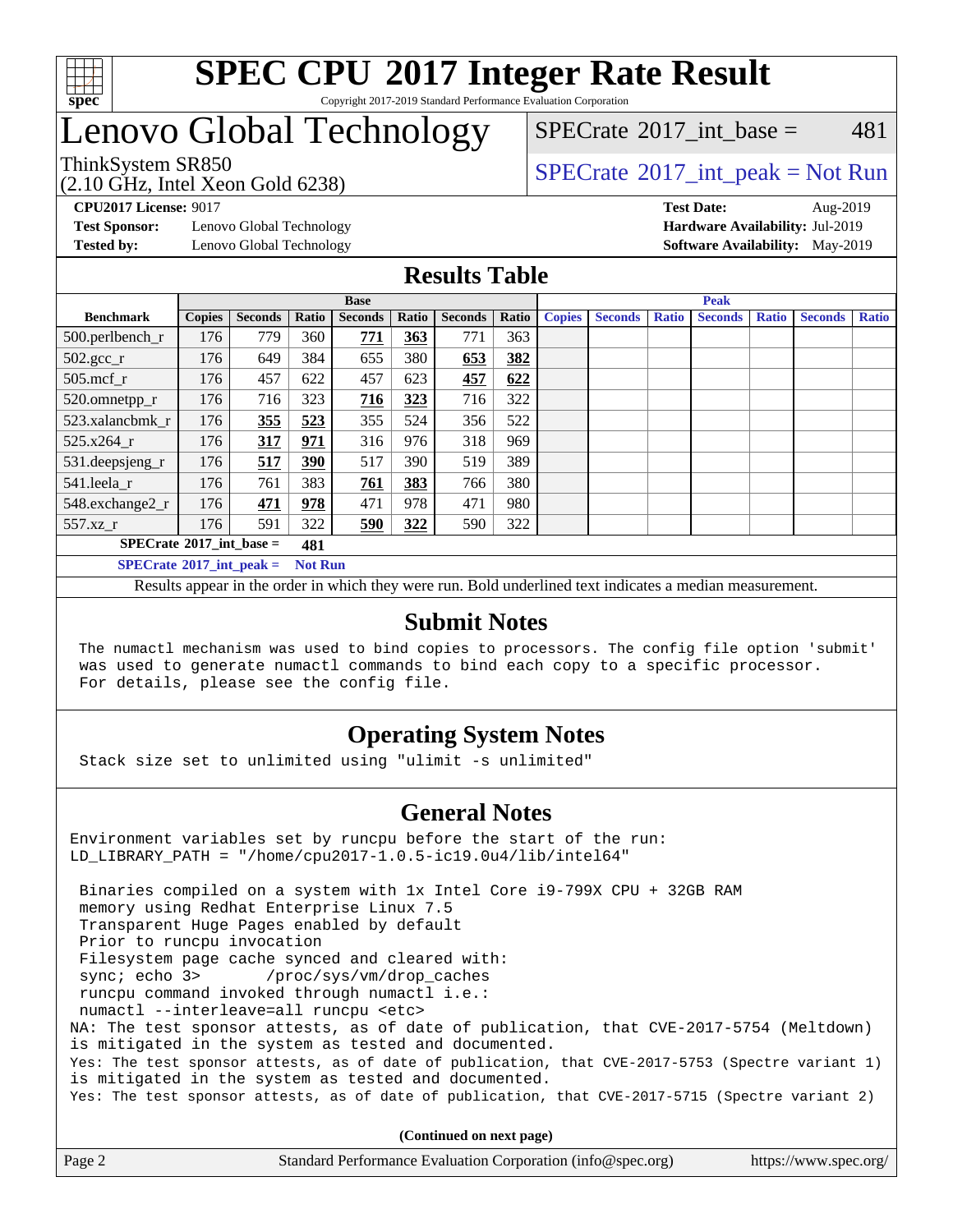

Copyright 2017-2019 Standard Performance Evaluation Corporation

## Lenovo Global Technology

[SPECrate](http://www.spec.org/auto/cpu2017/Docs/result-fields.html#SPECrate2017intbase)<sup>®</sup>2017 int base =  $481$ 

(2.10 GHz, Intel Xeon Gold 6238)

ThinkSystem SR850<br>  $SPECTA = Not Run$ <br>  $SPECTA = Not Run$ 

**[Test Sponsor:](http://www.spec.org/auto/cpu2017/Docs/result-fields.html#TestSponsor)** Lenovo Global Technology **[Hardware Availability:](http://www.spec.org/auto/cpu2017/Docs/result-fields.html#HardwareAvailability)** Jul-2019 **[Tested by:](http://www.spec.org/auto/cpu2017/Docs/result-fields.html#Testedby)** Lenovo Global Technology **[Software Availability:](http://www.spec.org/auto/cpu2017/Docs/result-fields.html#SoftwareAvailability)** May-2019

**[CPU2017 License:](http://www.spec.org/auto/cpu2017/Docs/result-fields.html#CPU2017License)** 9017 **[Test Date:](http://www.spec.org/auto/cpu2017/Docs/result-fields.html#TestDate)** Aug-2019

#### **[General Notes \(Continued\)](http://www.spec.org/auto/cpu2017/Docs/result-fields.html#GeneralNotes)**

Page 3 Standard Performance Evaluation Corporation [\(info@spec.org\)](mailto:info@spec.org) <https://www.spec.org/> is mitigated in the system as tested and documented. Yes: The test sponsor attests, as of date of publication, that CVE-2018-3640 (Spectre variant 3a) is mitigated in the system as tested and documented. Yes: The test sponsor attests, as of date of publication, that CVE-2018-3639 (Spectre variant 4) is mitigated in the system as tested and documented. **[Platform Notes](http://www.spec.org/auto/cpu2017/Docs/result-fields.html#PlatformNotes)** BIOS configuration: Choose Operating Mode set to Maximum Performance DCU Streamer Prefetcher set to Disable SNC set to Enable Sysinfo program /home/cpu2017-1.0.5-ic19.0u4/bin/sysinfo Rev: r5974 of 2018-05-19 9bcde8f2999c33d61f64985e45859ea9 running on linux-9o83 Mon Aug 26 18:16:36 2019 SUT (System Under Test) info as seen by some common utilities. For more information on this section, see <https://www.spec.org/cpu2017/Docs/config.html#sysinfo> From /proc/cpuinfo model name : Intel(R) Xeon(R) Gold 6238 CPU @ 2.10GHz 4 "physical id"s (chips) 176 "processors" cores, siblings (Caution: counting these is hw and system dependent. The following excerpts from /proc/cpuinfo might not be reliable. Use with caution.) cpu cores : 22 siblings : 44 physical 0: cores 0 1 2 3 4 5 8 9 10 11 12 16 17 18 19 20 21 24 25 26 27 28 physical 1: cores 0 1 2 3 4 5 8 9 10 11 12 16 17 18 19 20 21 24 25 26 27 28 physical 2: cores 0 1 2 3 4 5 8 9 10 11 12 16 17 18 19 20 21 24 25 26 27 28 physical 3: cores 0 1 2 3 4 5 8 9 10 11 12 16 17 18 19 20 21 24 25 26 27 28 From lscpu: Architecture: x86\_64 CPU op-mode(s): 32-bit, 64-bit Byte Order: Little Endian CPU(s): 176 On-line CPU(s) list: 0-175 Thread(s) per core: 2 Core(s) per socket: 22 Socket(s): 4 NUMA node(s): 8 Vendor ID: GenuineIntel CPU family: 6 Model: 85 **(Continued on next page)**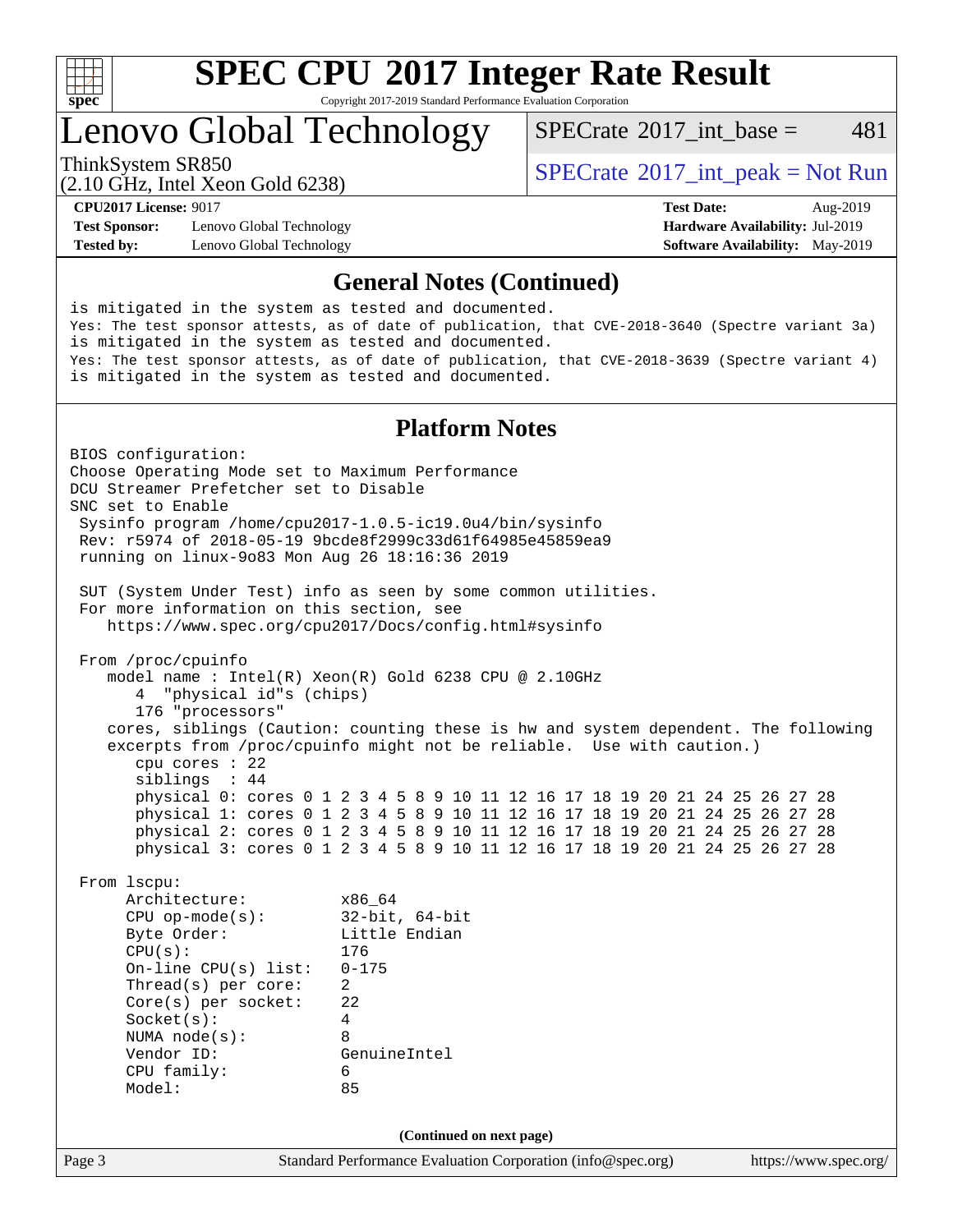

Copyright 2017-2019 Standard Performance Evaluation Corporation

Lenovo Global Technology

 $SPECTate$ <sup>®</sup>[2017\\_int\\_base =](http://www.spec.org/auto/cpu2017/Docs/result-fields.html#SPECrate2017intbase) 481

(2.10 GHz, Intel Xeon Gold 6238)

ThinkSystem SR850<br>  $(2.10 \text{ GHz. Intel Yoon Gold } 6238)$  [SPECrate](http://www.spec.org/auto/cpu2017/Docs/result-fields.html#SPECrate2017intpeak)®[2017\\_int\\_peak = N](http://www.spec.org/auto/cpu2017/Docs/result-fields.html#SPECrate2017intpeak)ot Run

**[CPU2017 License:](http://www.spec.org/auto/cpu2017/Docs/result-fields.html#CPU2017License)** 9017 **[Test Date:](http://www.spec.org/auto/cpu2017/Docs/result-fields.html#TestDate)** Aug-2019

**[Test Sponsor:](http://www.spec.org/auto/cpu2017/Docs/result-fields.html#TestSponsor)** Lenovo Global Technology **[Hardware Availability:](http://www.spec.org/auto/cpu2017/Docs/result-fields.html#HardwareAvailability)** Jul-2019 **[Tested by:](http://www.spec.org/auto/cpu2017/Docs/result-fields.html#Testedby)** Lenovo Global Technology **[Software Availability:](http://www.spec.org/auto/cpu2017/Docs/result-fields.html#SoftwareAvailability)** May-2019

#### **[Platform Notes \(Continued\)](http://www.spec.org/auto/cpu2017/Docs/result-fields.html#PlatformNotes)**

| Model name:                | $Intel(R) Xeon(R) Gold 6238 CPU @ 2.10GHz$                                                                                                    |
|----------------------------|-----------------------------------------------------------------------------------------------------------------------------------------------|
| Stepping:                  | 7                                                                                                                                             |
| CPU MHz:                   | 2100.000                                                                                                                                      |
| CPU max MHz:               | 3700.0000                                                                                                                                     |
| CPU min MHz:               | 1000.0000                                                                                                                                     |
| BogoMIPS:                  | 4200.00                                                                                                                                       |
| Virtualization:            | $VT - x$                                                                                                                                      |
| Lld cache:                 | 32K                                                                                                                                           |
| Lli cache:                 | 32K                                                                                                                                           |
| L2 cache:                  | 1024K                                                                                                                                         |
| L3 cache:                  | 30976K                                                                                                                                        |
| NUMA node0 CPU(s):         | $0-2, 6-8, 11-13, 17, 18, 88-90, 94-96, 99-101, 105, 106$                                                                                     |
| NUMA nodel CPU(s):         | 3-5, 9, 10, 14-16, 19-21, 91-93, 97, 98, 102-104, 107-109                                                                                     |
| NUMA $node2$ $CPU(s)$ :    | 22-24, 28-30, 33-35, 39, 40, 110-112, 116-118, 121-123, 127, 128                                                                              |
| NUMA node3 CPU(s):         | 25-27, 31, 32, 36-38, 41-43, 113-115, 119, 120, 124-126, 129-131                                                                              |
| NUMA node4 CPU(s):         | 44-46, 50-52, 55-57, 61, 62, 132-134, 138-140, 143-145, 149, 150                                                                              |
| NUMA $node5$ $CPU(s):$     | 47-49, 53, 54, 58-60, 63-65, 135-137, 141, 142, 146-148, 151-153                                                                              |
| NUMA node6 CPU(s):         | 66-68, 72-74, 77-79, 83, 84, 154-156, 160-162, 165-167, 171, 172                                                                              |
| NUMA node7 CPU(s):         | 69-71, 75, 76, 80-82, 85-87, 157-159, 163, 164, 168-170, 173-175                                                                              |
| Flags:                     | fpu vme de pse tsc msr pae mce cx8 apic sep mtrr pge mca cmov                                                                                 |
|                            | pat pse36 clflush dts acpi mmx fxsr sse sse2 ss ht tm pbe syscall nx pdpelgb rdtscp                                                           |
|                            | lm constant_tsc art arch_perfmon pebs bts rep_good nopl xtopology nonstop_tsc cpuid                                                           |
|                            | aperfmperf pni pclmulqdq dtes64 ds_cpl vmx smx est tm2 ssse3 sdbg fma cx16 xtpr pdcm                                                          |
|                            | pcid dca sse4_1 sse4_2 x2apic movbe popcnt tsc_deadline_timer aes xsave avx f16c                                                              |
|                            | rdrand lahf_lm abm 3dnowprefetch cpuid_fault epb cat_13 cdp_13 invpcid_single                                                                 |
|                            | intel_ppin ssbd mba ibrs ibpb stibp tpr_shadow vnmi flexpriority ept vpid fsgsbase                                                            |
|                            | tsc_adjust bmil hle avx2 smep bmi2 erms invpcid rtm cqm mpx rdt_a avx512f avx512dq                                                            |
|                            | rdseed adx smap clflushopt clwb intel_pt avx512cd avx512bw avx512vl xsaveopt xsavec                                                           |
|                            | xgetbvl xsaves cqm_llc cqm_occup_llc cqm_mbm_total cqm_mbm_local dtherm ida arat pln<br>pts pku ospke avx512_vnni flush_l1d arch_capabilities |
|                            |                                                                                                                                               |
| /proc/cpuinfo cache data   |                                                                                                                                               |
| cache size : 30976 KB      |                                                                                                                                               |
|                            |                                                                                                                                               |
|                            | From numactl --hardware WARNING: a numactl 'node' might or might not correspond to a                                                          |
| physical chip.             |                                                                                                                                               |
| $available: 8 nodes (0-7)$ |                                                                                                                                               |
|                            | node 0 cpus: 0 1 2 6 7 8 11 12 13 17 18 88 89 90 94 95 96 99 100 101 105 106                                                                  |
| node 0 size: 193130 MB     |                                                                                                                                               |
| node 0 free: 192480 MB     |                                                                                                                                               |
|                            | node 1 cpus: 3 4 5 9 10 14 15 16 19 20 21 91 92 93 97 98 102 103 104 107 108 109                                                              |
| node 1 size: 193526 MB     |                                                                                                                                               |
| node 1 free: 193240 MB     |                                                                                                                                               |
| 128                        | node 2 cpus: 22 23 24 28 29 30 33 34 35 39 40 110 111 112 116 117 118 121 122 123 127                                                         |
| node 2 size: 193526 MB     |                                                                                                                                               |
| node 2 free: 193318 MB     |                                                                                                                                               |
|                            |                                                                                                                                               |
|                            | (Continued on next page)                                                                                                                      |
|                            |                                                                                                                                               |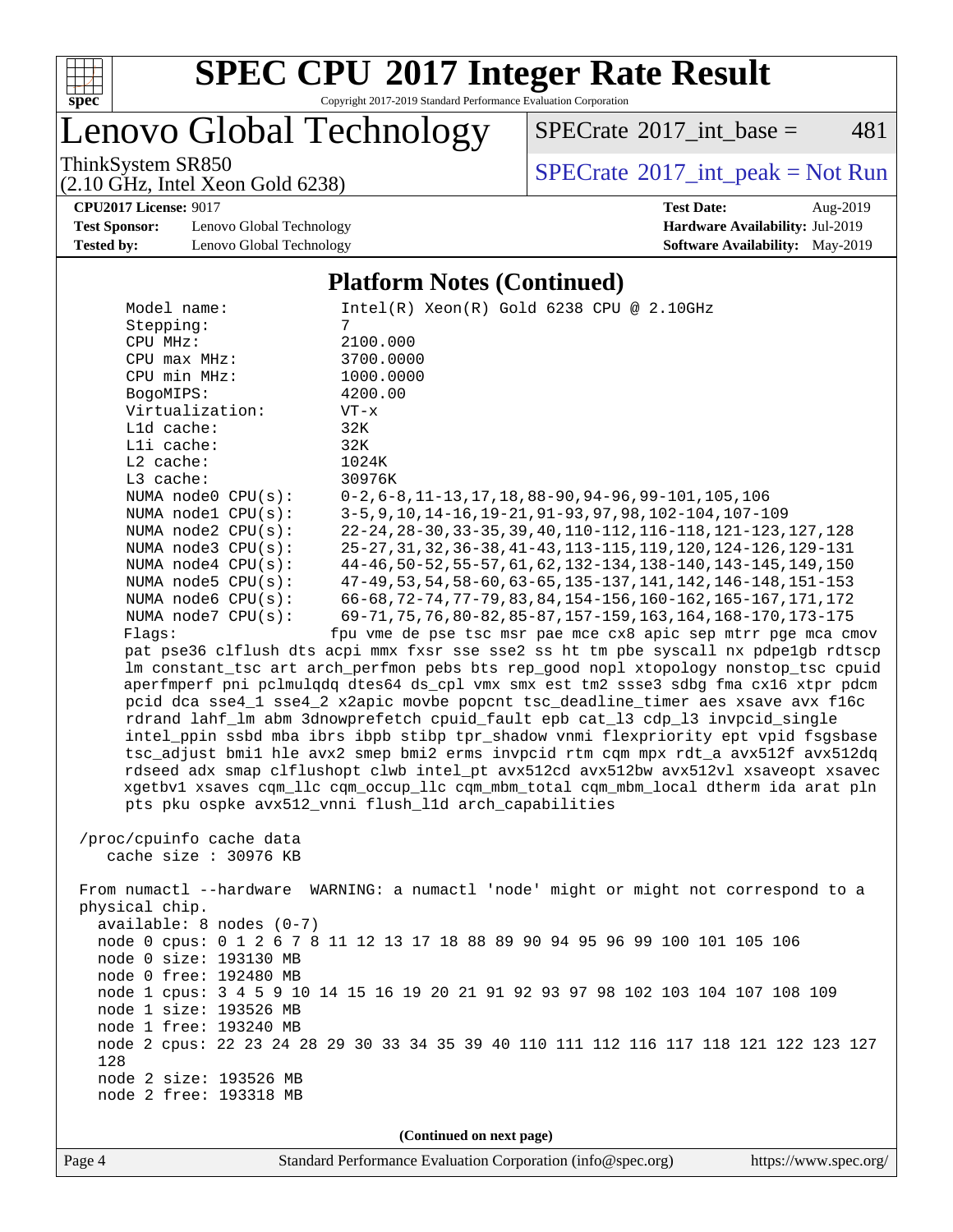

Copyright 2017-2019 Standard Performance Evaluation Corporation

# Lenovo Global Technology

[SPECrate](http://www.spec.org/auto/cpu2017/Docs/result-fields.html#SPECrate2017intbase)<sup>®</sup>2017 int base =  $481$ 

ThinkSystem SR850<br>  $SPECTR_{10}$  [SPECrate](http://www.spec.org/auto/cpu2017/Docs/result-fields.html#SPECrate2017intpeak)®[2017\\_int\\_peak = N](http://www.spec.org/auto/cpu2017/Docs/result-fields.html#SPECrate2017intpeak)ot Run

**[Test Sponsor:](http://www.spec.org/auto/cpu2017/Docs/result-fields.html#TestSponsor)** Lenovo Global Technology **[Hardware Availability:](http://www.spec.org/auto/cpu2017/Docs/result-fields.html#HardwareAvailability)** Jul-2019 **[Tested by:](http://www.spec.org/auto/cpu2017/Docs/result-fields.html#Testedby)** Lenovo Global Technology **[Software Availability:](http://www.spec.org/auto/cpu2017/Docs/result-fields.html#SoftwareAvailability)** May-2019

(2.10 GHz, Intel Xeon Gold 6238)

**[CPU2017 License:](http://www.spec.org/auto/cpu2017/Docs/result-fields.html#CPU2017License)** 9017 **[Test Date:](http://www.spec.org/auto/cpu2017/Docs/result-fields.html#TestDate)** Aug-2019

#### **[Platform Notes \(Continued\)](http://www.spec.org/auto/cpu2017/Docs/result-fields.html#PlatformNotes)**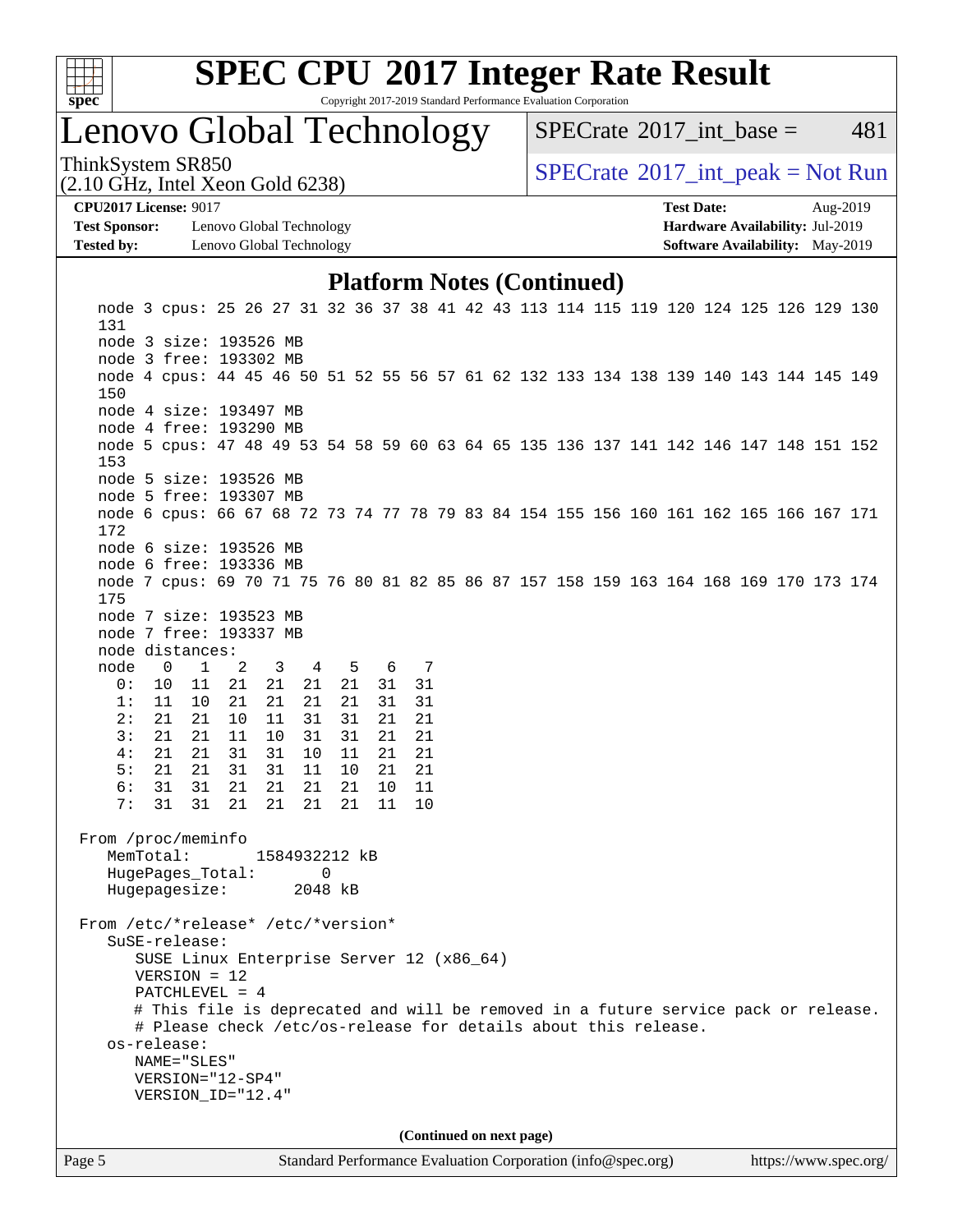

Copyright 2017-2019 Standard Performance Evaluation Corporation

Lenovo Global Technology

 $SPECTate^{\circledast}2017$  int base = 481

(2.10 GHz, Intel Xeon Gold 6238)

ThinkSystem SR850<br>  $SPECTR_{10}$  [SPECrate](http://www.spec.org/auto/cpu2017/Docs/result-fields.html#SPECrate2017intpeak)®[2017\\_int\\_peak = N](http://www.spec.org/auto/cpu2017/Docs/result-fields.html#SPECrate2017intpeak)ot Run

**[Test Sponsor:](http://www.spec.org/auto/cpu2017/Docs/result-fields.html#TestSponsor)** Lenovo Global Technology **[Hardware Availability:](http://www.spec.org/auto/cpu2017/Docs/result-fields.html#HardwareAvailability)** Jul-2019 **[Tested by:](http://www.spec.org/auto/cpu2017/Docs/result-fields.html#Testedby)** Lenovo Global Technology **[Software Availability:](http://www.spec.org/auto/cpu2017/Docs/result-fields.html#SoftwareAvailability)** May-2019

**[CPU2017 License:](http://www.spec.org/auto/cpu2017/Docs/result-fields.html#CPU2017License)** 9017 **[Test Date:](http://www.spec.org/auto/cpu2017/Docs/result-fields.html#TestDate)** Aug-2019

#### **[Platform Notes \(Continued\)](http://www.spec.org/auto/cpu2017/Docs/result-fields.html#PlatformNotes)**

Page 6 Standard Performance Evaluation Corporation [\(info@spec.org\)](mailto:info@spec.org) <https://www.spec.org/> PRETTY\_NAME="SUSE Linux Enterprise Server 12 SP4" ID="sles" ANSI\_COLOR="0;32" CPE\_NAME="cpe:/o:suse:sles:12:sp4" uname -a: Linux linux-9o83 4.12.14-94.41-default #1 SMP Wed Oct 31 12:25:04 UTC 2018 (3090901) x86\_64 x86\_64 x86\_64 GNU/Linux Kernel self-reported vulnerability status: CVE-2017-5754 (Meltdown): Not affected CVE-2017-5753 (Spectre variant 1): Mitigation: \_\_user pointer sanitization CVE-2017-5715 (Spectre variant 2): Mitigation: Indirect Branch Restricted Speculation, IBPB, IBRS\_FW run-level 3 Aug 26 18:14 SPEC is set to: /home/cpu2017-1.0.5-ic19.0u4 Filesystem Type Size Used Avail Use% Mounted on /dev/sda2 btrfs 744G 134G 609G 19% /home Additional information from dmidecode follows. WARNING: Use caution when you interpret this section. The 'dmidecode' program reads system data which is "intended to allow hardware to be accurately determined", but the intent may not be met, as there are frequent changes to hardware, firmware, and the "DMTF SMBIOS" standard. BIOS Lenovo -[TEE141E-2.30]- 07/02/2019 Memory: 48x Samsung M393A4K40CB2-CVF 32 GB 2 rank 2933 (End of data from sysinfo program) **[Compiler Version Notes](http://www.spec.org/auto/cpu2017/Docs/result-fields.html#CompilerVersionNotes)** ============================================================================== C | 500.perlbench\_r(base)  $502.\text{gcc_r(base)}$  505.mcf\_r(base) | 525.x264\_r(base) 557.xz\_r(base) ------------------------------------------------------------------------------ Intel(R) C Intel(R) 64 Compiler for applications running on Intel(R)  $64$ , Version 19.0.4.227 Build 20190416 Copyright (C) 1985-2019 Intel Corporation. All rights reserved. ------------------------------------------------------------------------------ ==============================================================================  $C++$  | 520.omnetpp\_r(base) 523.xalancbmk\_r(base) 531.deepsjeng\_r(base) | 541.leela\_r(base) **(Continued on next page)**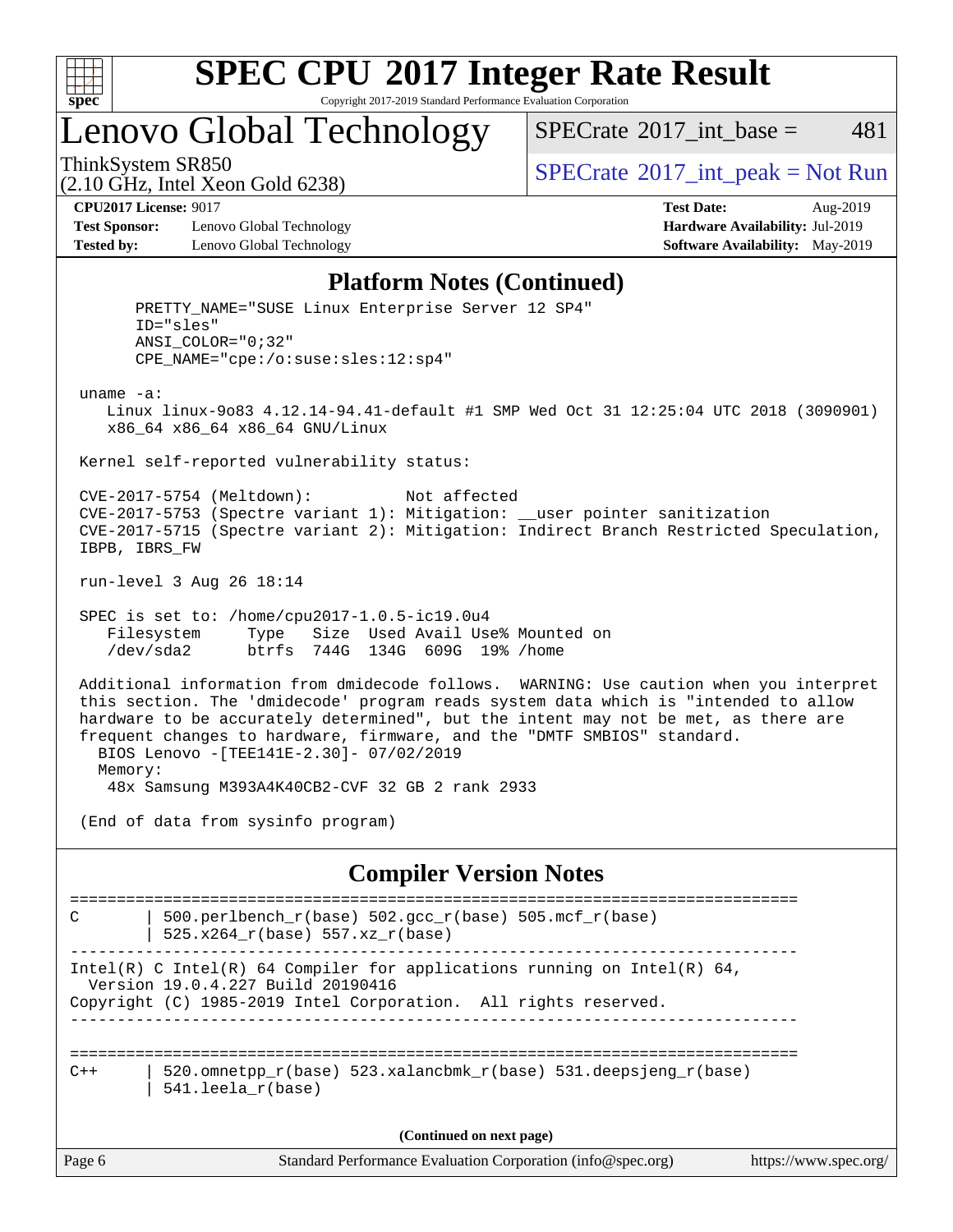

Copyright 2017-2019 Standard Performance Evaluation Corporation

## Lenovo Global Technology

 $SPECTate$ <sup>®</sup>[2017\\_int\\_base =](http://www.spec.org/auto/cpu2017/Docs/result-fields.html#SPECrate2017intbase) 481

(2.10 GHz, Intel Xeon Gold 6238)

ThinkSystem SR850<br>  $\begin{array}{c}\n\text{SPECTate} \textcircled{2017\_int\_peak} = \text{Not Run} \\
\text{SPECTate} \textcircled{2017\_int\_peak} = \text{Not Run} \\
\end{array}$ 

**[Test Sponsor:](http://www.spec.org/auto/cpu2017/Docs/result-fields.html#TestSponsor)** Lenovo Global Technology **[Hardware Availability:](http://www.spec.org/auto/cpu2017/Docs/result-fields.html#HardwareAvailability)** Jul-2019 **[Tested by:](http://www.spec.org/auto/cpu2017/Docs/result-fields.html#Testedby)** Lenovo Global Technology **[Software Availability:](http://www.spec.org/auto/cpu2017/Docs/result-fields.html#SoftwareAvailability)** May-2019

**[CPU2017 License:](http://www.spec.org/auto/cpu2017/Docs/result-fields.html#CPU2017License)** 9017 **[Test Date:](http://www.spec.org/auto/cpu2017/Docs/result-fields.html#TestDate)** Aug-2019

### **[Compiler Version Notes \(Continued\)](http://www.spec.org/auto/cpu2017/Docs/result-fields.html#CompilerVersionNotes)**

| Intel(R) C++ Intel(R) 64 Compiler for applications running on Intel(R) 64,<br>Version 19.0.4.227 Build 20190416     |
|---------------------------------------------------------------------------------------------------------------------|
| Copyright (C) 1985-2019 Intel Corporation. All rights reserved.                                                     |
|                                                                                                                     |
|                                                                                                                     |
|                                                                                                                     |
| Fortran   548.exchange2 $r(base)$                                                                                   |
|                                                                                                                     |
| Intel(R) Fortran Intel(R) 64 Compiler for applications running on Intel(R)<br>64, Version 19.0.4.227 Build 20190416 |
| Copyright (C) 1985-2019 Intel Corporation. All rights reserved.                                                     |
|                                                                                                                     |

### **[Base Compiler Invocation](http://www.spec.org/auto/cpu2017/Docs/result-fields.html#BaseCompilerInvocation)**

[C benchmarks](http://www.spec.org/auto/cpu2017/Docs/result-fields.html#Cbenchmarks): [icc -m64 -std=c11](http://www.spec.org/cpu2017/results/res2019q3/cpu2017-20190903-17633.flags.html#user_CCbase_intel_icc_64bit_c11_33ee0cdaae7deeeab2a9725423ba97205ce30f63b9926c2519791662299b76a0318f32ddfffdc46587804de3178b4f9328c46fa7c2b0cd779d7a61945c91cd35)

[C++ benchmarks:](http://www.spec.org/auto/cpu2017/Docs/result-fields.html#CXXbenchmarks) [icpc -m64](http://www.spec.org/cpu2017/results/res2019q3/cpu2017-20190903-17633.flags.html#user_CXXbase_intel_icpc_64bit_4ecb2543ae3f1412ef961e0650ca070fec7b7afdcd6ed48761b84423119d1bf6bdf5cad15b44d48e7256388bc77273b966e5eb805aefd121eb22e9299b2ec9d9)

[Fortran benchmarks](http://www.spec.org/auto/cpu2017/Docs/result-fields.html#Fortranbenchmarks): [ifort -m64](http://www.spec.org/cpu2017/results/res2019q3/cpu2017-20190903-17633.flags.html#user_FCbase_intel_ifort_64bit_24f2bb282fbaeffd6157abe4f878425411749daecae9a33200eee2bee2fe76f3b89351d69a8130dd5949958ce389cf37ff59a95e7a40d588e8d3a57e0c3fd751)

### **[Base Portability Flags](http://www.spec.org/auto/cpu2017/Docs/result-fields.html#BasePortabilityFlags)**

 500.perlbench\_r: [-DSPEC\\_LP64](http://www.spec.org/cpu2017/results/res2019q3/cpu2017-20190903-17633.flags.html#b500.perlbench_r_basePORTABILITY_DSPEC_LP64) [-DSPEC\\_LINUX\\_X64](http://www.spec.org/cpu2017/results/res2019q3/cpu2017-20190903-17633.flags.html#b500.perlbench_r_baseCPORTABILITY_DSPEC_LINUX_X64) 502.gcc\_r: [-DSPEC\\_LP64](http://www.spec.org/cpu2017/results/res2019q3/cpu2017-20190903-17633.flags.html#suite_basePORTABILITY502_gcc_r_DSPEC_LP64) 505.mcf\_r: [-DSPEC\\_LP64](http://www.spec.org/cpu2017/results/res2019q3/cpu2017-20190903-17633.flags.html#suite_basePORTABILITY505_mcf_r_DSPEC_LP64) 520.omnetpp\_r: [-DSPEC\\_LP64](http://www.spec.org/cpu2017/results/res2019q3/cpu2017-20190903-17633.flags.html#suite_basePORTABILITY520_omnetpp_r_DSPEC_LP64) 523.xalancbmk\_r: [-DSPEC\\_LP64](http://www.spec.org/cpu2017/results/res2019q3/cpu2017-20190903-17633.flags.html#suite_basePORTABILITY523_xalancbmk_r_DSPEC_LP64) [-DSPEC\\_LINUX](http://www.spec.org/cpu2017/results/res2019q3/cpu2017-20190903-17633.flags.html#b523.xalancbmk_r_baseCXXPORTABILITY_DSPEC_LINUX) 525.x264\_r: [-DSPEC\\_LP64](http://www.spec.org/cpu2017/results/res2019q3/cpu2017-20190903-17633.flags.html#suite_basePORTABILITY525_x264_r_DSPEC_LP64) 531.deepsjeng\_r: [-DSPEC\\_LP64](http://www.spec.org/cpu2017/results/res2019q3/cpu2017-20190903-17633.flags.html#suite_basePORTABILITY531_deepsjeng_r_DSPEC_LP64) 541.leela\_r: [-DSPEC\\_LP64](http://www.spec.org/cpu2017/results/res2019q3/cpu2017-20190903-17633.flags.html#suite_basePORTABILITY541_leela_r_DSPEC_LP64) 548.exchange2\_r: [-DSPEC\\_LP64](http://www.spec.org/cpu2017/results/res2019q3/cpu2017-20190903-17633.flags.html#suite_basePORTABILITY548_exchange2_r_DSPEC_LP64) 557.xz\_r: [-DSPEC\\_LP64](http://www.spec.org/cpu2017/results/res2019q3/cpu2017-20190903-17633.flags.html#suite_basePORTABILITY557_xz_r_DSPEC_LP64)